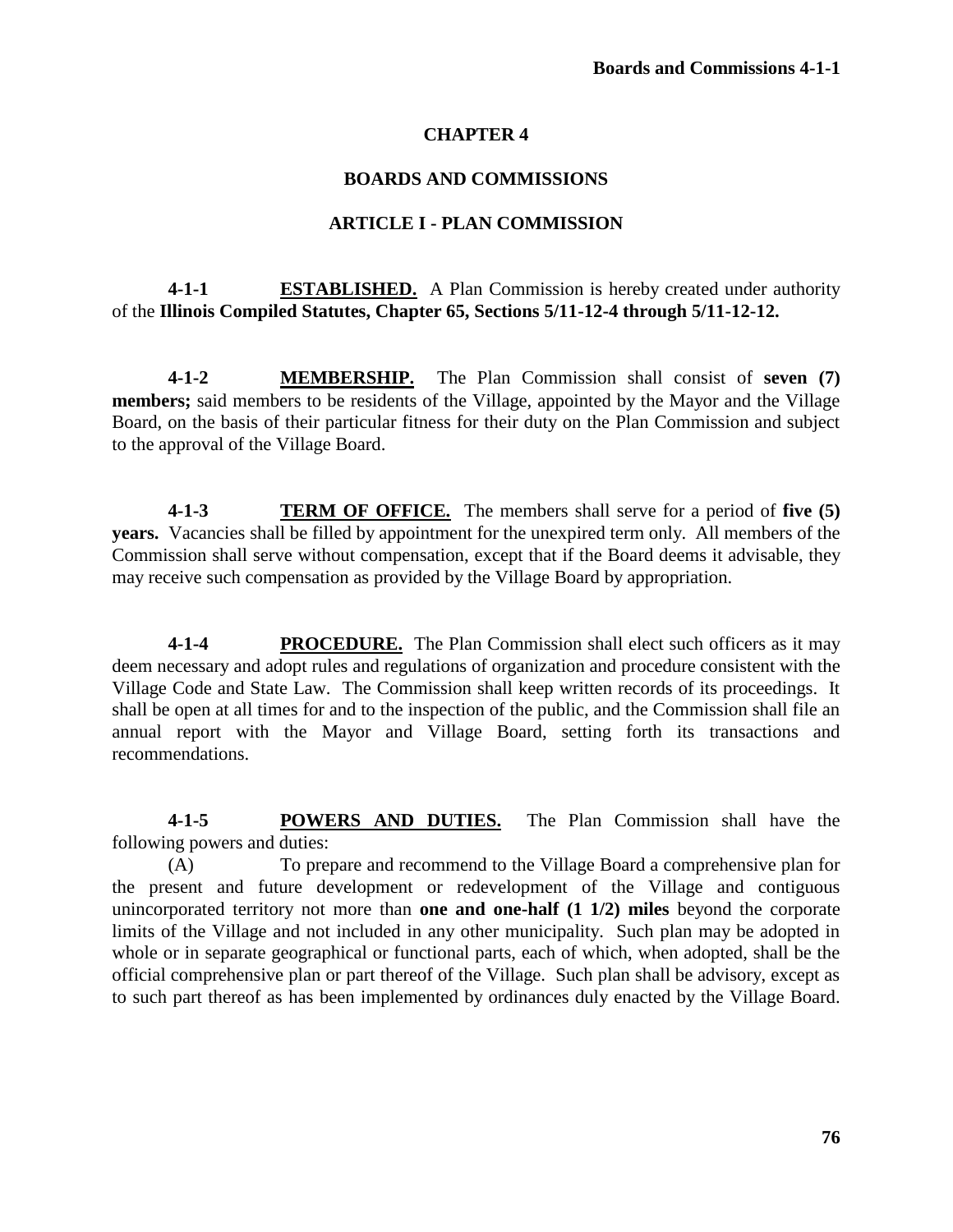All requirements for public hearing, filing of notice of adoption with the County Recorder of Deeds, and filing of the plan and ordinances with the Village Clerk shall be complied with as provided for by law. To provide for the health, safety, comfort, and convenience of the inhabitants of the Village and contiguous territory, such plan or plans shall establish reasonable standards of design for subdivisions and for resubdivisions of unimproved land and of areas subject to redevelopment in respect to public improvements as herein defined and shall establish reasonable requirements governing the location, width, course, and surfacing of public streets and highways, alleys, ways for public service facilities, curbs, gutters, sidewalks, street lights, parks, playgrounds, school grounds, size of lots to be used for residential purposes, storm water drainage, water supply and distribution, sanitary sewers, and sewage collection and treatment. The requirements specified herein shall become regulatory only when adopted by law.

(B) To designate land suitable for annexation to the Village and the recommended zoning classification for such land upon annexation.

(C) To recommend to the Village Board, from time to time, such changes in the comprehensive plan or any part thereof, as may be deemed necessary.

(D) To prepare and recommend to the Village Board, from time to time, plans and/or recommendations for specific improvements in pursuance to the official comprehensive plan.

(E) To give aid to the officials of the Village charged with the direction of projects for improvements embraced within the official plan or parts thereof, to further the making of such improvements and generally, to promote the realization of the official comprehensive plan.

(F) To arrange and conduct any form of publicity relative to its activities for the general purpose of public understanding.

(G) To cooperate with municipal or regional plan commissions and other agencies or groups to further the local plan program and to assure harmonious and integrated planning for the area subject to approval of the Village Board.

(H) To exercise such other powers germane to the powers granted under authority of an act of the General Assembly of the State of Illinois, as may be conferred by the Village Board.

# **4-1-6 LAND SUBDIVISION OR RE-SUBDIVISION AND THE OFFICIAL**

**MAP.** At any time or times before or after the formal adoption of the official comprehensive plan by the corporate authorities, an official map may be designated by ordinance, which may consist of the whole area included within the official comprehensive plan or one or more geographical or functional parts and may include all or any part of the contiguous unincorporated area within **one and one-half (1 1/2) miles** from the corporate limits of the Village. All requirements for public hearing, filing notice of adoption with the County Recorder of Deeds and filing of the plan and ordinances, including the official map with the Clerk shall be complied with as provided for by law. No map or plat of any subdivision or re-subdivision presented for record affecting land within the corporate limits of the Village or within contiguous territory which is not more than **one and one-half** (1 1/2) miles beyond the corporate limits shall be entitled to record or shall be valid unless the subdivision shown thereon provides for standards of